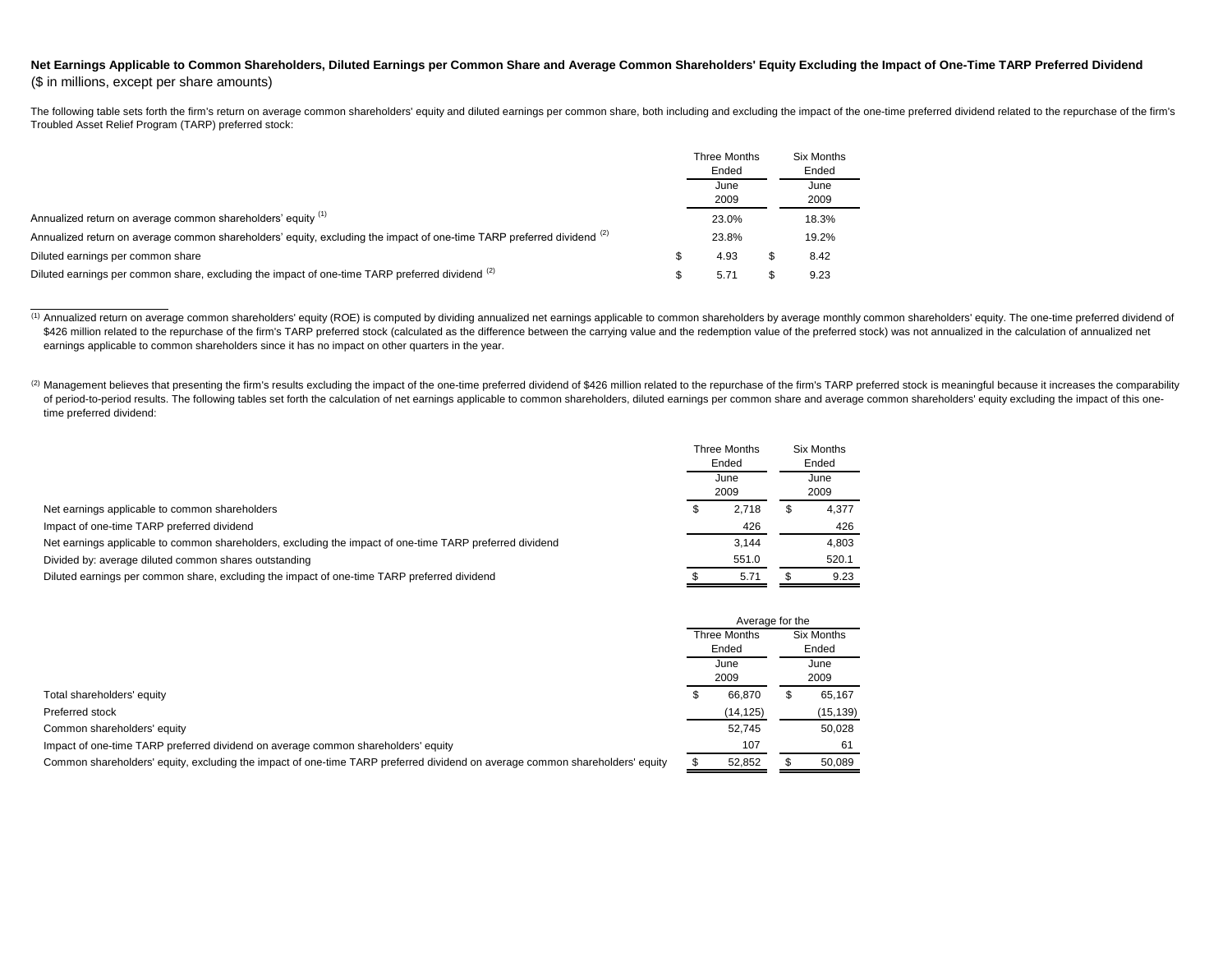## **Adjusted Assets, Tangible Equity Capital, Adjusted Leverage Ratio and Tangible Book Value Per Common Share**

(\$ in millions, except per share amounts)

The following table sets forth information on the firm's assets, shareholders' equity, leverage ratios and book value per common share:

|                                          | As of     |               |  |                   |         |               |    |         |
|------------------------------------------|-----------|---------------|--|-------------------|---------|---------------|----|---------|
|                                          | June 2009 |               |  | <b>March 2009</b> |         | November 2008 |    |         |
| <b>Total assets</b>                      | \$        | 889,544       |  | \$                | 925,290 |               | \$ | 884,547 |
| Adjusted assets <sup>(1)</sup>           |           | 553,021       |  |                   | 535,901 |               |    | 528,292 |
| Total shareholders' equity               |           | 62,813        |  |                   | 63,553  |               |    | 64,369  |
| Tangible equity capital (2)              |           | 62,840        |  |                   | 63,549  |               |    | 64,317  |
| Leverage ratio <sup>(3)</sup>            |           | $14.2 \times$ |  |                   | 14.6 x  |               |    | 13.7    |
| Adjusted leverage ratio <sup>(4)</sup>   |           | 8.8 x         |  |                   | 8.4 x   |               |    | 8.2     |
| Common shareholders' equity              | \$        | 55,856        |  | \$                | 47,046  |               | \$ | 47,898  |
| Tangible common shareholders' equity (5) |           | 50,883        |  |                   | 42,042  |               |    | 42,846  |
| Book value per common share (6)          | \$        | 106.41        |  | \$                | 98.82   |               | \$ | 98.68   |
| Tangible book value per common share (7) |           | 96.94         |  |                   | 88.30   |               |    | 88.27   |

<sup>(1)</sup> Adjusted assets excludes (i) low-risk collateralized assets generally associated with the matched book and securities lending businesses and federal funds sold, (ii) cash and securities segregated for regulatory and other purposes and (iii) goodwill and identifiable intangible assets which are deducted when calculating tangible equity capital. The following table sets forth the reconciliation of total assets to adjusted assets:

|                 |                                                              | As of |            |    |                   |               |            |
|-----------------|--------------------------------------------------------------|-------|------------|----|-------------------|---------------|------------|
|                 |                                                              |       | June 2009  |    | <b>March 2009</b> | November 2008 |            |
| Total assets    |                                                              | \$    | 889,544    | \$ | 925,290           | \$            | 884,547    |
| Deduct:         | Securities borrowed<br>Securities purchased under agreements |       | (218, 544) |    | (228, 245)        |               | (180, 795) |
|                 | to resell and federal funds sold                             |       | (138, 339) |    | (143, 155)        |               | (122, 021) |
| Add:            | Trading liabilities, at fair value                           |       | 147,297    |    | 147,221           |               | 175,972    |
|                 | Less derivative liabilities                                  |       | (68, 151)  |    | (90, 620)         |               | (117, 695) |
|                 | Subtotal                                                     |       | 79.146     |    | 56.601            |               | 58,277     |
| Deduct:         | Cash and securities segregated for regulatory                |       |            |    |                   |               |            |
|                 | and other purposes                                           |       | (53, 813)  |    | (69, 586)         |               | (106, 664) |
|                 | Goodwill and identifiable intangible assets                  |       | (4,973)    |    | (5,004)           |               | (5,052)    |
| Adjusted assets |                                                              |       | 553,021    | \$ | 535,901           |               | 528,292    |